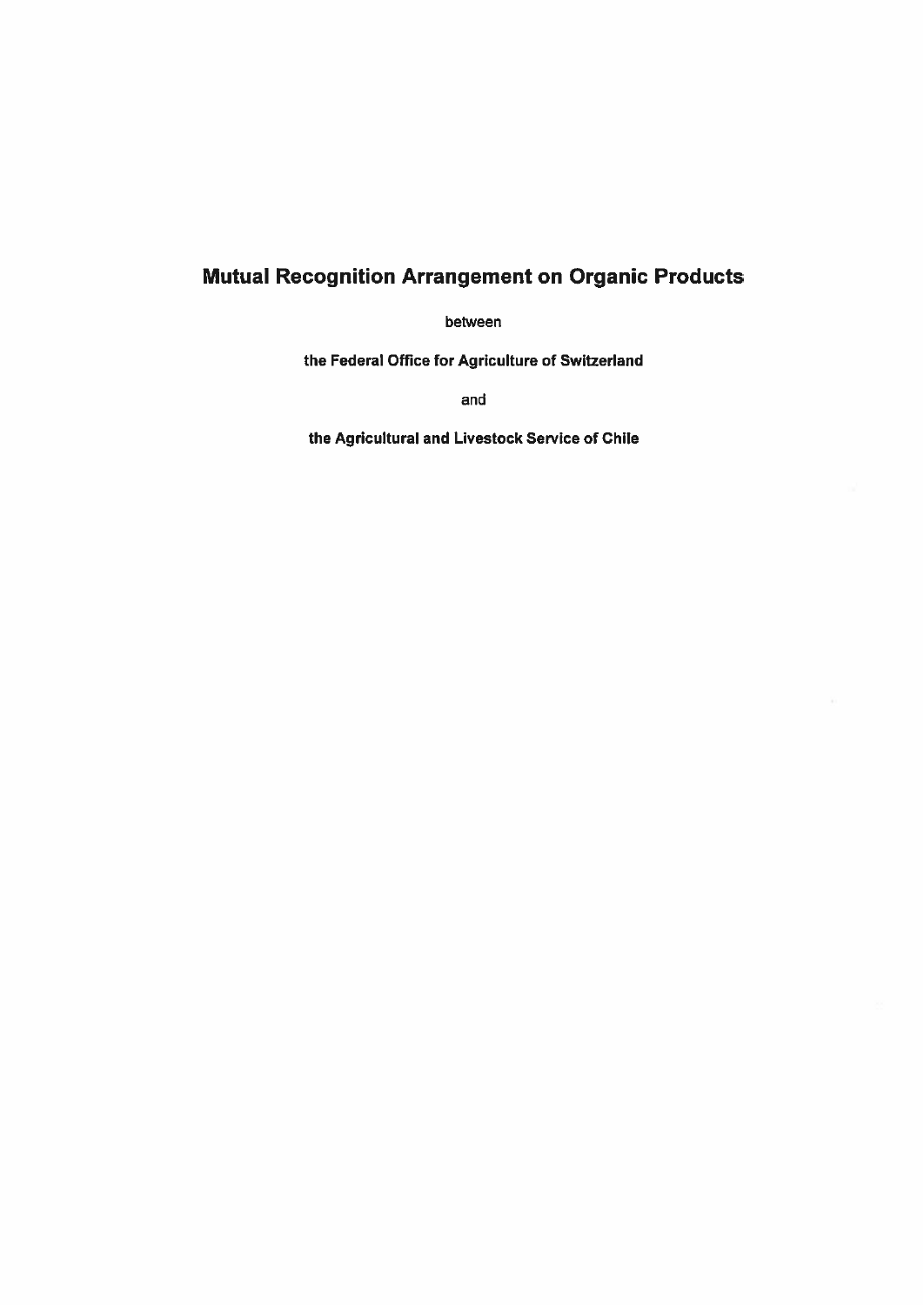### The Federal Office for Agriculture of Switzerland, hereinafter referred to as "FOAG", of the one par<sup>t</sup>

and

the Agricultural and Livestock Service of Chile, hereinafter referred to as "SAG", on the other par<sup>t</sup>

Hereafter referred to collectively as 'the Parties",

have agreed as follows:

- (1) With respec<sup>t</sup> to the products listed in Annex I, FOAG recognises the laws and regulations of Chile listed in Annex IV as equivalent to the Swiss ordinances listed in Annex Ill.
- (2) With respec<sup>t</sup> to the products listed in Annex II, SAG recognises the regulations of Switzerland listed in Annex Ill as equivalent to the laws and regulations of Chile listed in Annex IV.
- (3) The mutual recognition arrangemen<sup>t</sup> between the Parties is subject to the following conditions:
	- 3.1 The Parties will notify each other in written and in <sup>a</sup> timely manner of any instances of the following:
		- a. Changes with respec<sup>t</sup> to the accreditation status of any certification body accredited by one of the Parties;
		- b. All proposed and final legislation and rulemaking that would modify any element of one of the Parties Organic Regime; and
		- c. Instances of significant non-compliances with each Parties organic certification legis lation. For the purposes of this equivalency determination, 'significant" means any non-conformity that materially affects the integrity of the organic product that is likely to be exported to the other Party.
	- 3.2 Following advance notice from either Party, the other Party will permit administration offi cials to conduct evaluations (document reviews or on-site peer reviews) in order to verify how the other Party, other competent authorities and the respective accredited Certifica tion bodies carry out the respective organic certification legislation. The Parties cooperate and assist each other's officials, to the extent permitted, in carrying out such evaluations.
	- 3.3 The Parties are expected to submit an annual repor<sup>t</sup> to each other that will cover the or ganic activities for the previous year by March 31 of the current year.
	- 3.4 The Parties participate in discussions or other means deemed appropriate to resolve any issue raised regarding the application of or the activities covered by this recognition.
- (4) The Parties shall review this mutual recognition arrangemen<sup>t</sup> periodically and amend or alterate it as deemed appropriate. Any amendment to this mutual recognition arrangemen<sup>t</sup> shall be agreed upon in written.
- (5) FOAG respectively SAG, may, at anytime, notify its decision to terminate this mutual recognition arrangement. The termination shall take effect 30 days after receipt of the notification.
- (6) This mutual recognition arrangement, together with its Annexes as integral par<sup>t</sup> thereof, will be effective as of the fifth day of August 2019.

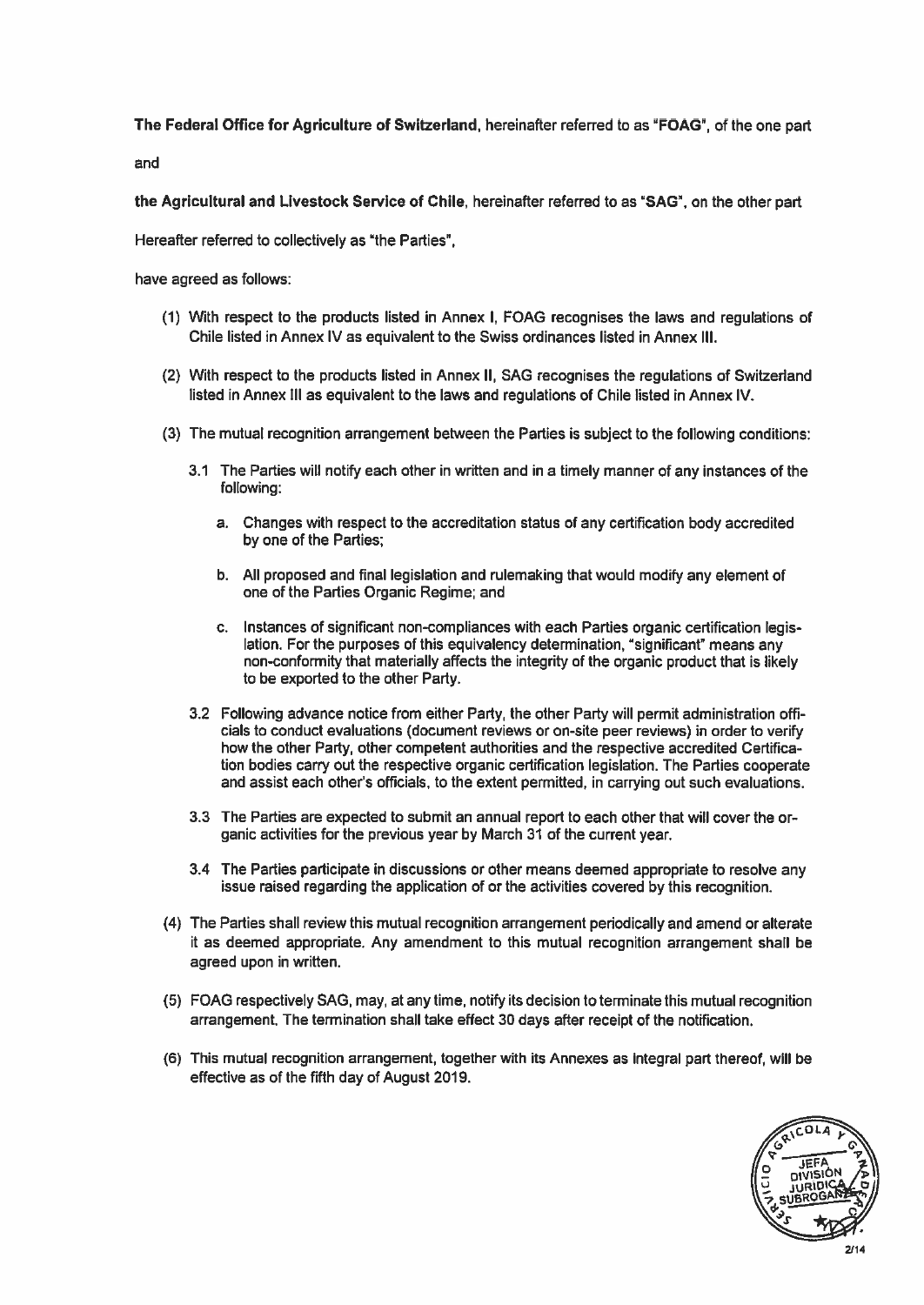Done in Bern, on the twenty-fourth day of July and Santiago de Chile, on the fifth day of August in the year two thousand and nineteen, in two originals.



Annexes:

- Organic Products from Chile for which FOAG recognises equivalence Annex I:
- Organic Products from Switzerland for which SAG recognises equivalence Annex II:
- Organic legislation applicable in Switzerland Annex Ill:
- Annex IV: Organic legislation applicable in Chile

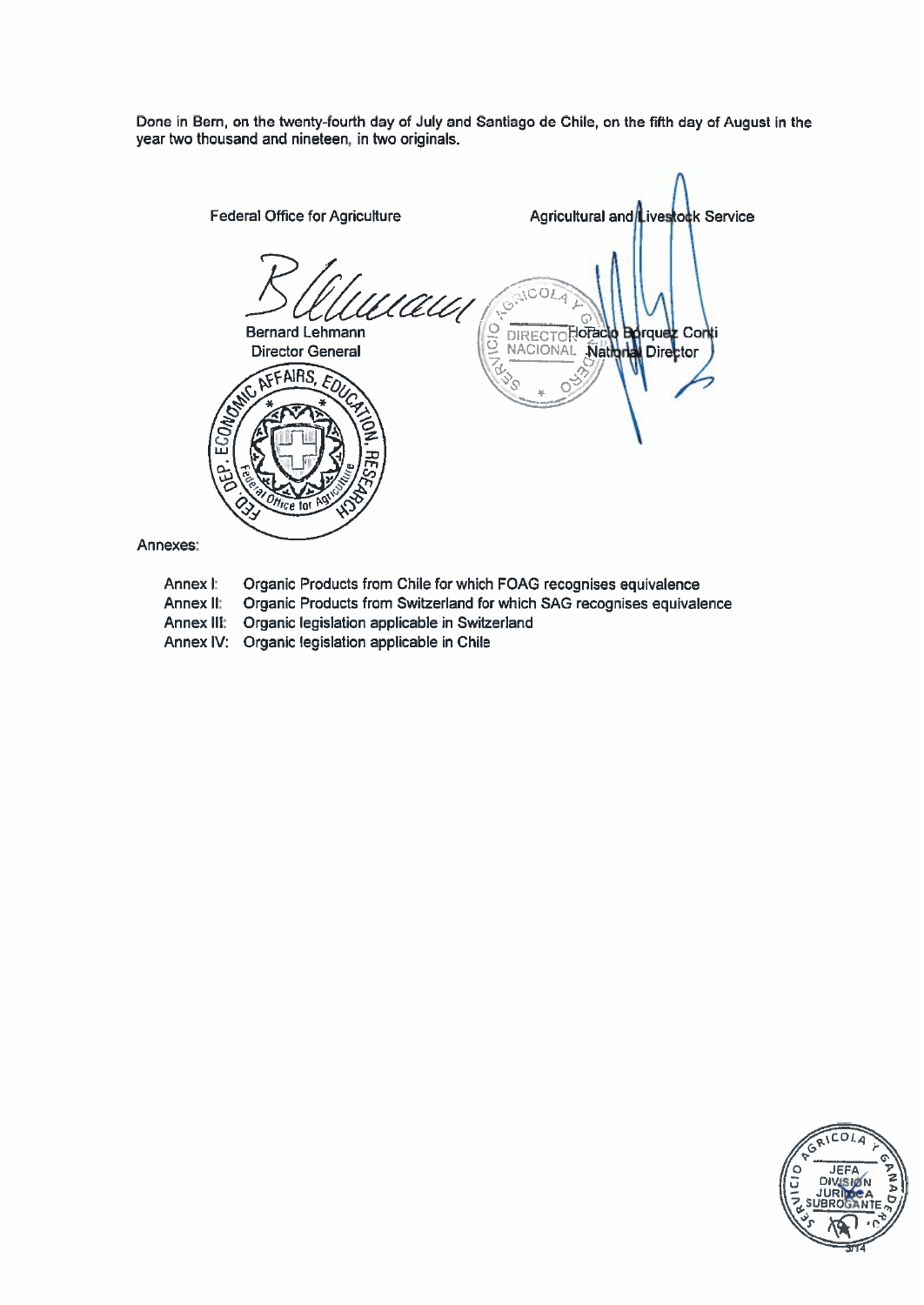#### Annex I

# Organic Products from Chile for which FOAG recognises equivalence

FOAG has determined that agricultural products and foodstuffs which are listed in the table below and which are

- a. unprocessed agricultural products produced in Chile or have been processed in Chile with or ganically grown ingredients that have been produced in Chile or that have been imported into Chile either from Switzerland or from <sup>a</sup> third country that is recognised as equivalent by Swit zerland in accordance with the provisions of Article 23 of the Swiss Ordinance on Organic Farm ing and the Labelling of Organically Produced Products and Foodstuffs of 22 September 1997, as last amended on 31 October 2018 (hereinafter "Organic Farming Ordinance"); and
- b. certified in conformity with the provisions in Annex IV; and
- c. accompanied by <sup>a</sup> certificate of inspection as set out in article 24 of the Organic Farming Ordi nance. This certificate shall be issued in the Trade Control and Expert System (TRACES) by an Agricultural and Livestock Service (SAG)-accredited certification body,

are deemed equivalent to those products that have been produced and processed in accordance with the legislation applicable in Switzerland (Annex IV). These products may be sold, labelled and repre sented in Switzerland as organic, including by display of the Chilean organic logo.

|         | <b>Codes and description of the Harmonized</b><br><b>System nomenclature</b>                                                                                                                                                                                   | <b>Comments</b> |
|---------|----------------------------------------------------------------------------------------------------------------------------------------------------------------------------------------------------------------------------------------------------------------|-----------------|
| 0409    | Natural honey                                                                                                                                                                                                                                                  |                 |
| 06      | LIVE TREES AND OTHER PLANTS; BULBS, ROOTS<br>AND THE LIKE; CUT FLOWERS AND ORNAMENTAL FOLIAGE                                                                                                                                                                  |                 |
|         | The following codes of this chapter are included only if unprocessed                                                                                                                                                                                           |                 |
| 0603    | Cut flowers and flower buds of a kind suitable for bouquets or for<br>ornamental purposes, fresh, dried, dyed, bleached, impregnated or<br>otherwise prepared                                                                                                  |                 |
| 060390  | Other                                                                                                                                                                                                                                                          |                 |
| 0604    | Foliage, branches and other parts of plants, without flowers or<br>flower buds, and grasses, mosses and lichens, being goods of a kind<br>suitable for bouquets or for ornamental purposes, fresh, dried,<br>dyed, bleached, impregnated or otherwise prepared |                 |
| 0604 90 | Other                                                                                                                                                                                                                                                          | GRICOL          |

C'

4/14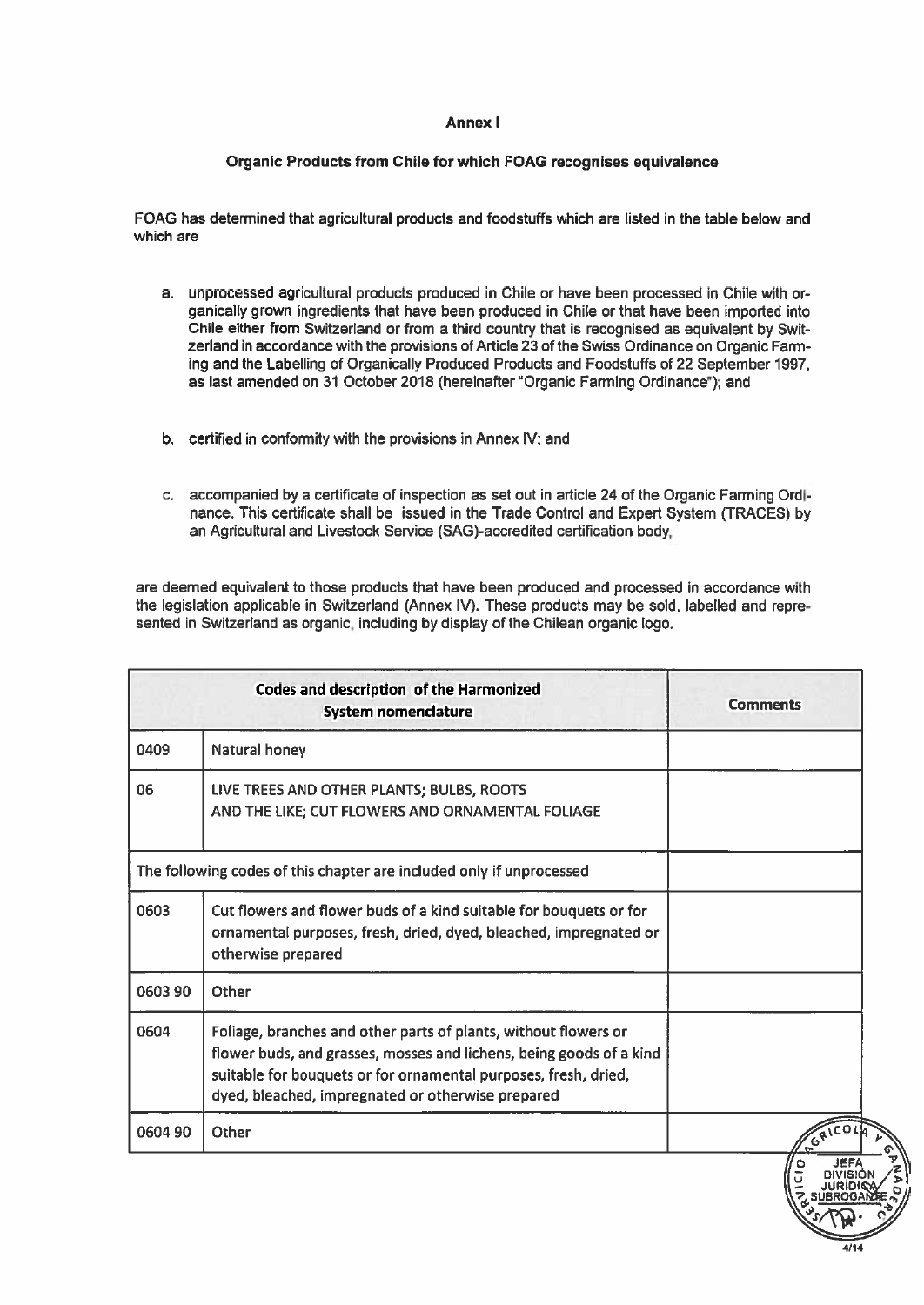|         | <b>Codes and description of the Harmonized</b><br><b>System nomenclature</b>                                                                                                                                                                         | <b>Comments</b>                                                   |
|---------|------------------------------------------------------------------------------------------------------------------------------------------------------------------------------------------------------------------------------------------------------|-------------------------------------------------------------------|
| 07      | <b>EDIBLE VEGETABLES AND CERTAIN ROOTS AND TUBERS</b>                                                                                                                                                                                                |                                                                   |
| 08      | EDIBLE FRUIT AND NUTS; PEEL OF CITRUS FRUIT OR MELONS                                                                                                                                                                                                |                                                                   |
| 09      | COFFEE, TEA, MATÉ AND SPICES                                                                                                                                                                                                                         |                                                                   |
| 10      | <b>CEREALS</b>                                                                                                                                                                                                                                       |                                                                   |
| 11      | PRODUCTS OF THE MILLING INDUSTRY; MALT; STARCHES; INULIN;<br><b>WHEAT GLUTEN</b>                                                                                                                                                                     |                                                                   |
| 12      | OIL SEEDS AND OLEAGINOUS FRUITS;<br>MISCELLANEOUS GRAINS, SEEDS AND FRUIT;<br>INDUSTRIAL OR MEDICINAL PLANTS; STRAW AND FODDER                                                                                                                       |                                                                   |
|         | The following codes of this chapter are excluded or limited:                                                                                                                                                                                         |                                                                   |
| 1211    | Plants and parts of plants (including seeds and fruits), of a kind<br>used primarily in perfumery, in pharmacy or for insecticidal, fungi-<br>cidal or similar purposes, fresh, chilled, frozen or dried, whether or<br>not cut, crushed or powdered | Included only if unpro-<br>cessed or processed for<br>use as food |
| 13      | LAC; GUMS, RESINS AND OTHER VEGETABLE SAPS AND EXTRACTS                                                                                                                                                                                              |                                                                   |
|         | The following codes of this chapter are excluded or limited:                                                                                                                                                                                         |                                                                   |
| 1301    | Lac; natural gums, resins, gum-resins and oleoresins (for example,<br>balsams)                                                                                                                                                                       | Excluded                                                          |
| 1302    | Vegetable saps and extracts; pectic substances, pectinates and pec-<br>tates; agar-agar and other mucilages and thickeners, whether or<br>not modified, derived from vegetable products                                                              | Included only if processed<br>for use as food                     |
| 1302 19 | Other                                                                                                                                                                                                                                                | <b>Excluded</b>                                                   |
| 14      | VEGETABLE PLAITING MATERIALS; VEGETABLE<br>PRODUCTS NOT ELSEWHERE SPECIFIED OR INCLUDED                                                                                                                                                              |                                                                   |
| 15      | ANIMAL OR VEGETABLE FATS AND OILS AND THEIR<br><b>CLEAVAGE PRODUCTS; PREPARED EDIBLE FATS;</b><br><b>ANIMAL OR VEGETABLE WAXES</b>                                                                                                                   |                                                                   |
|         | The following codes of this chapter are excluded or limited:                                                                                                                                                                                         | RICOL                                                             |

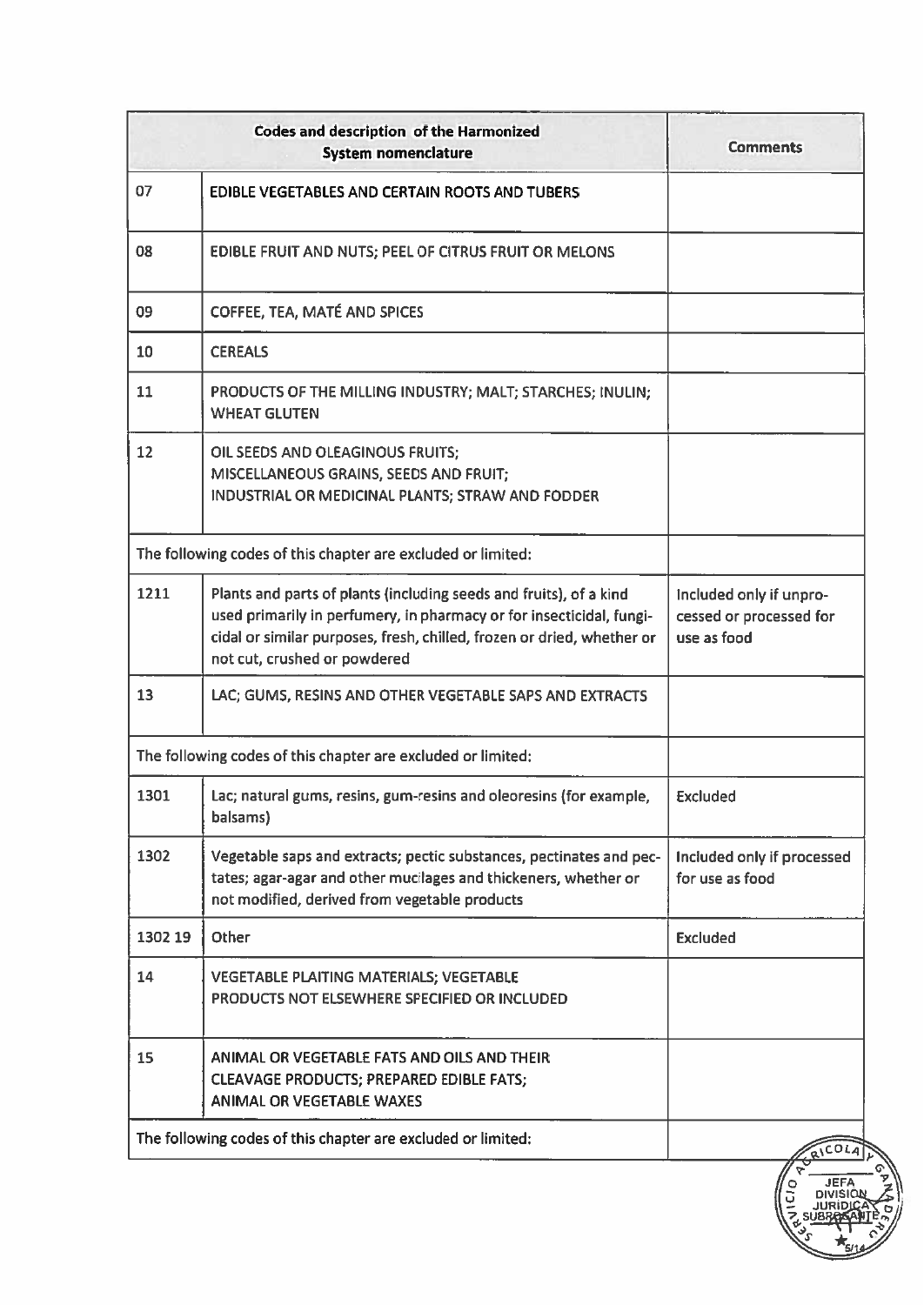|         | <b>Codes and description of the Harmonized</b><br><b>System nomenclature</b>                                                                                                                                                                                                                                                                                                                                      | <b>Comments</b>                                                                                                        |
|---------|-------------------------------------------------------------------------------------------------------------------------------------------------------------------------------------------------------------------------------------------------------------------------------------------------------------------------------------------------------------------------------------------------------------------|------------------------------------------------------------------------------------------------------------------------|
| 1501    | Pig fat (including lard) and poultry fat, other than that of heading<br>0209 or 1503                                                                                                                                                                                                                                                                                                                              | Included only if processed<br>for use as food                                                                          |
| 1502    | Fats of bovine animals, sheep or goats, other than those of heading<br>1503                                                                                                                                                                                                                                                                                                                                       | Included only if processed<br>for use as food                                                                          |
| 1503    | Lard stearin, lard oil, oleostearin, oleo-oil and tallow oil, not emulsi-<br>fied or mixed or otherwise prepared                                                                                                                                                                                                                                                                                                  | Included only if processed<br>for use as food                                                                          |
| 1505    | Wool grease and fatty substances derived therefrom (including lan-<br>olin)                                                                                                                                                                                                                                                                                                                                       | <b>Excluded</b>                                                                                                        |
| 1506    | Other animal fats and oils and their fractions, whether or not re-<br>fined, but not chemically modified                                                                                                                                                                                                                                                                                                          | Excluded                                                                                                               |
| 1515 30 | <b>Castor oil and its fractions</b>                                                                                                                                                                                                                                                                                                                                                                               | <b>Excluded</b>                                                                                                        |
| 1515 90 | Other                                                                                                                                                                                                                                                                                                                                                                                                             | For this subchapter, jojoba<br>oil is excluded. Other prod-<br>ucts are included only if<br>processed for use as food. |
| 1516 20 | Vegetable fats and oils and their fractions                                                                                                                                                                                                                                                                                                                                                                       | Included only if processed<br>for use as food                                                                          |
| 1518    | Animal or vegetable fats and oils and their fractions, boiled, oxi-<br>dised, dehydrated, sulphurised, blown, polymerised by heat in vac-<br>uum or in inert gas or otherwise chemically modified, excluding<br>those of heading 1516; inedible mixtures or preparations of animal<br>or vegetable fats or oils or of fractions of different fats or oils of this<br>chapter, not elsewhere specified or included | <b>Excluded</b>                                                                                                        |
| 1520    | Glycerol, crude; glycerol waters and glycerol lyes                                                                                                                                                                                                                                                                                                                                                                | <b>Excluded</b>                                                                                                        |
| 1521    | Vegetable waxes (other than triglycerides), beeswax, other insect<br>waxes and spermaceti, whether or not refined or coloured                                                                                                                                                                                                                                                                                     | <b>Excluded except vegetable</b><br>waxes if processed for use<br>as food                                              |
| 17      | <b>SUGARS AND SUGAR CONFECTIONERY</b>                                                                                                                                                                                                                                                                                                                                                                             |                                                                                                                        |
| 18      | <b>COCOA AND COCOA PREPARATIONS</b>                                                                                                                                                                                                                                                                                                                                                                               | <b>EGRICOLA</b>                                                                                                        |
|         |                                                                                                                                                                                                                                                                                                                                                                                                                   | JEFA<br>CIO                                                                                                            |

i<br>S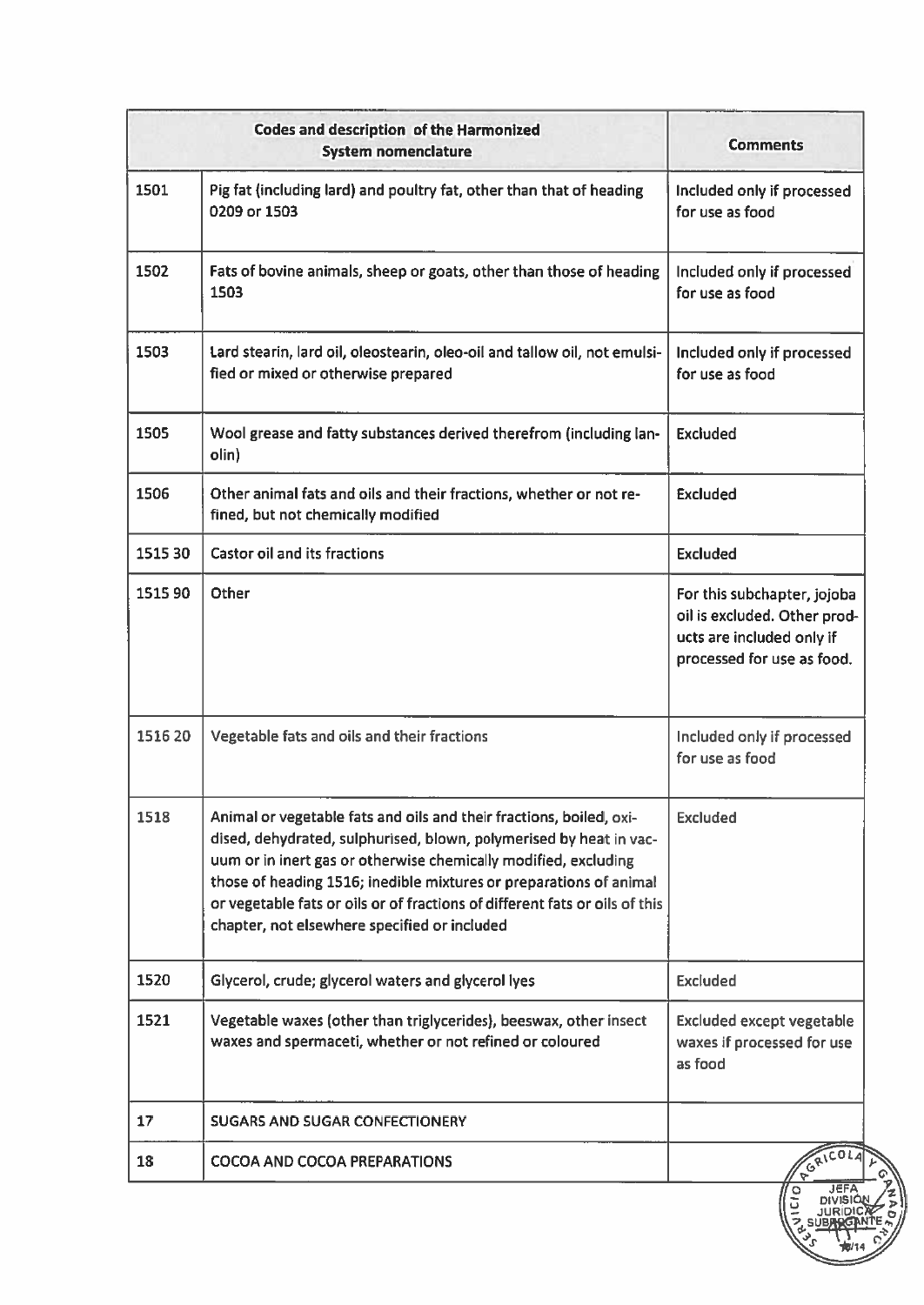|      | <b>Codes and description of the Harmonized</b><br><b>System nomenclature</b>                                                                                                                                                                                                                                                                                       | <b>Comments</b>                                                              |
|------|--------------------------------------------------------------------------------------------------------------------------------------------------------------------------------------------------------------------------------------------------------------------------------------------------------------------------------------------------------------------|------------------------------------------------------------------------------|
| 19   | PREPARATIONS OF CEREALS, FLOUR, STARCH OR MILK; PASTRY<br><b>COOKS' PRODUCTS</b>                                                                                                                                                                                                                                                                                   |                                                                              |
| 20   | PREPARATIONS OF VEGETABLES, FRUIT, NUTS OR OTHER PARTS OF<br><b>PLANTS</b>                                                                                                                                                                                                                                                                                         |                                                                              |
| 21   | <b>MISCELLANEOUS EDIBLE PREPARATIONS</b>                                                                                                                                                                                                                                                                                                                           |                                                                              |
| 22   | BEVERAGES, SPIRITS AND VINEGAR                                                                                                                                                                                                                                                                                                                                     |                                                                              |
|      | The following codes of this chapter are excluded or limited:                                                                                                                                                                                                                                                                                                       |                                                                              |
| 2201 | Waters, including natural or artificial mineral waters and aerated<br>waters, not containing added sugar or other sweetening matter nor<br>flavoured; ice and snow                                                                                                                                                                                                 | <b>Excluded</b>                                                              |
| 2202 | Waters, including mineral waters and aerated waters, containing<br>added sugar or other sweetening matter or flavoured, and other<br>non-alcoholic beverages, not including fruit or vegetable juices of<br>heading 2009                                                                                                                                           | <b>Excluded</b>                                                              |
| 2208 | Undenatured ethyl alcohol of an alcoholic strength by volume of<br>less than 80 % vol.; spirits, liqueurs and other spirituous beverages                                                                                                                                                                                                                           | Included only if processed<br>from agricultural products,<br>for use as food |
| 3301 | Essential oils (terpeneless or not), including concretes and abso-<br>lutes; resinoids; extracted oleoresins; concentrates of essential oils<br>in fats, in fixed oils, in waxes or the like, obtained by enfleurage or<br>maceration; terpenic by-products of the deterpenation of essential<br>oils; aqueous distillates and aqueous solutions of essential oils | Included only if used for<br>food                                            |

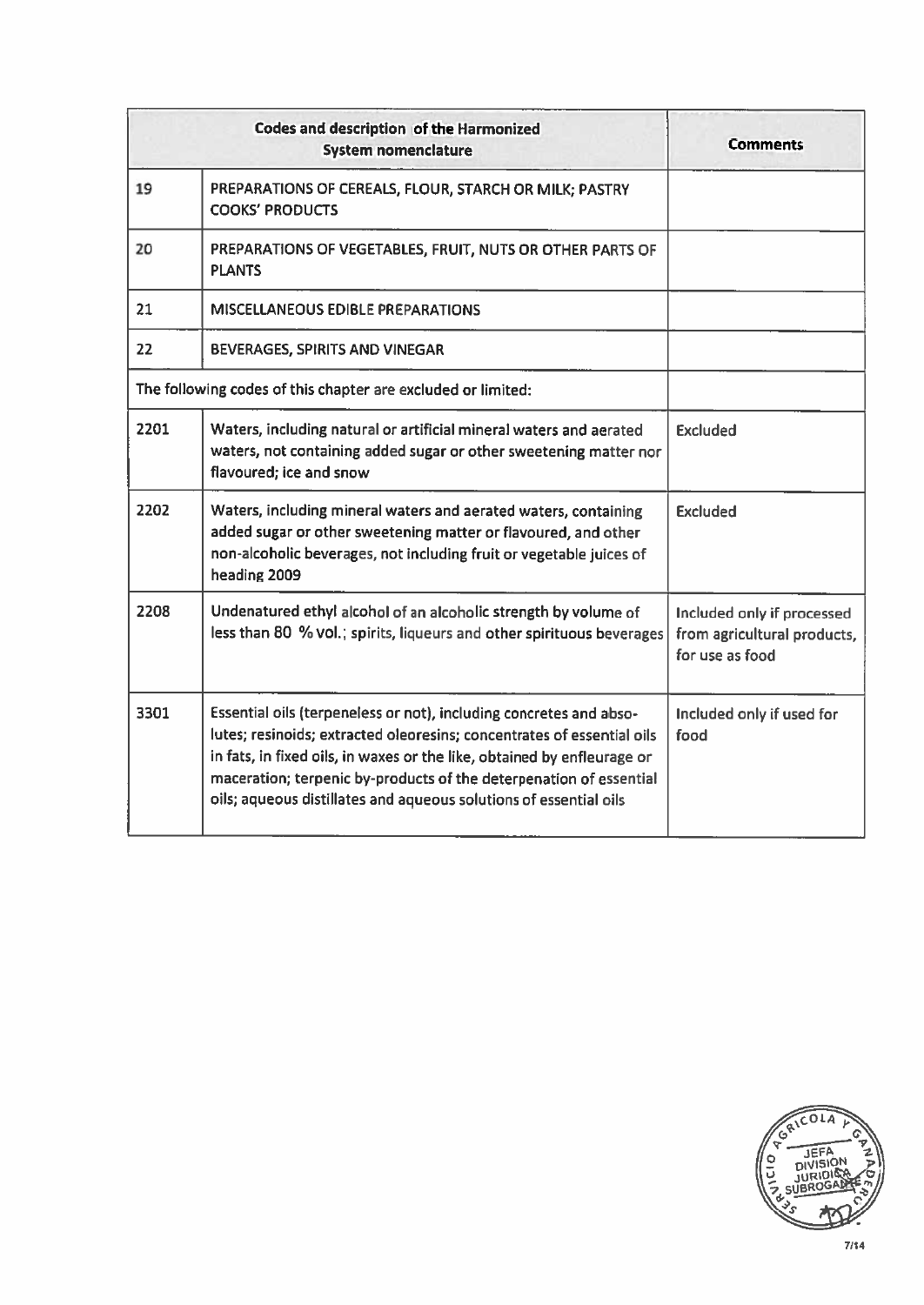### Annex II

# Organic products from Switzerland for which SAG recognises equivalence

SAG has determined that agricultural products and foodstuffs which are listed in the table below

- a. that are produced or processed in Switzerland; and
- b. certified in conformity with the provisions in Annex Ill

are deemed equivalent to those products that have been produced and processed in accordance with the organic legislation applicable in Chile (Annex V). These products may be sold, labelled and repre sented in Chile as organic, including by display of the Chilean organic logo.

|         | <b>Codes and description of the Harmonized</b><br><b>System nomenclature</b>                                                  | <b>Comments</b>                                                                                             |
|---------|-------------------------------------------------------------------------------------------------------------------------------|-------------------------------------------------------------------------------------------------------------|
| 01      | <b>LIVE ANIMALS</b>                                                                                                           | The products of hunting<br>and fishing of wild animals<br>shall not be considered as<br>organic production. |
| 02      | <b>MEAT AND EDIBLE MEAT OFFAL</b>                                                                                             | Meat and edible meat offal<br>from hunting and fishing of<br>wild animals is excluded.                      |
| 04      | DAIRY PRODUCE; BIRDS' EGGS; NATURAL HONEY;<br>EDIBLE PRODUCTS OF ANIMAL ORIGIN, NOT<br><b>ELSEWHERE SPECIFIED OR INCLUDED</b> |                                                                                                             |
| 05      | PRODUCTS OF ANIMAL ORIGIN, NOT ELSEWHERE SPECIFIED OR<br><b>INCLUDED</b>                                                      |                                                                                                             |
|         | The following codes of this chapter are excluded:                                                                             |                                                                                                             |
| 0501    | Human hair, unworked, whether or not washed or scoured; waste<br>of human hair                                                |                                                                                                             |
| 0502    | Pigs', hogs' or boars' bristles and hair; badger hair and other brush<br>making hair; waste of such bristles or hair          |                                                                                                             |
| 0502 10 | Pigs', hogs' or boars' bristles and hair and waste thereof                                                                    |                                                                                                             |
| 050290  | Other                                                                                                                         |                                                                                                             |

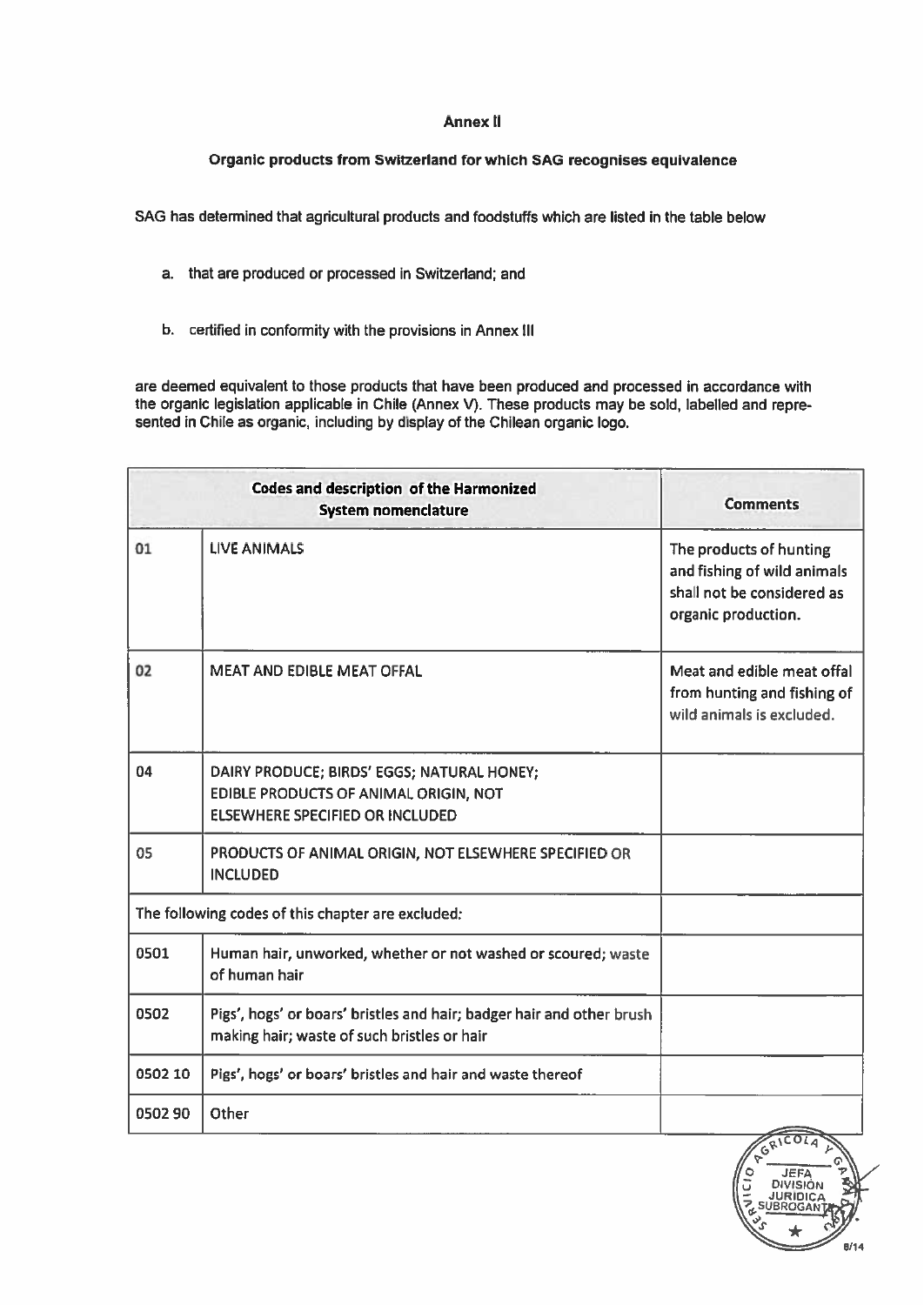| <b>Codes and description of the Harmonized</b><br><b>System nomenclature</b> |                                                                                                                                                                                                                                                                                  | <b>Comments</b> |
|------------------------------------------------------------------------------|----------------------------------------------------------------------------------------------------------------------------------------------------------------------------------------------------------------------------------------------------------------------------------|-----------------|
| 0505                                                                         | Skins and other parts of birds, with their feathers or down, feath-<br>ers and parts of feathers (whether or not with trimmed edges) and<br>down, not further worked than cleaned, disinfected or treated for<br>preservation; powder and waste of feathers or parts of feathers |                 |
| 0506                                                                         | Bones and horn-cores, unworked, defatted, simply prepared (but<br>not cut to shape), treated with acid or degelatinised; powder and<br>waste of these products                                                                                                                   |                 |
| 0507                                                                         | Horns, antlers, hooves, nails, claws and beaks, unworked or simply<br>prepared but not cut to shape; powder and waste of these prod-<br>ucts                                                                                                                                     |                 |
| 0510                                                                         | Ambergris, castoreum, civet and musk; cantharides; bile, whether<br>or not dried; glands and other animal products used in the prepa-<br>ration of pharmaceutical products, fresh, chilled, frozen or other-<br>wise provisionally preserved                                     |                 |
| 051191                                                                       | Other                                                                                                                                                                                                                                                                            |                 |
| 06                                                                           | LIVE TREES AND OTHER PLANTS; BULBS, ROOTS<br>AND THE LIKE; CUT FLOWERS AND ORNAMENTAL FOLIAGE                                                                                                                                                                                    |                 |
|                                                                              | The following codes of this chapter are included only if unprocessed:                                                                                                                                                                                                            |                 |
| 0603                                                                         | Cut flowers and flower buds of a kind suitable for bouquets or for<br>ornamental purposes, fresh, dried, dyed, bleached, impregnated<br>or otherwise prepared                                                                                                                    |                 |
| 060390                                                                       | Other                                                                                                                                                                                                                                                                            |                 |
| 0604                                                                         | Foliage, branches and other parts of plants, without flowers or<br>flower buds, and grasses, mosses and lichens, being goods of a<br>kind suitable for bouquets or for ornamental purposes, fresh,<br>dried, dyed, bleached, impregnated or otherwise prepared                   |                 |
| 060490                                                                       | Other                                                                                                                                                                                                                                                                            |                 |
| 07                                                                           | <b>EDIBLE VEGETABLES AND CERTAIN ROOTS AND TUBERS</b>                                                                                                                                                                                                                            |                 |
| 08                                                                           | EDIBLE FRUIT AND NUTS; PEEL OF CITRUS FRUIT OR MELONS                                                                                                                                                                                                                            |                 |
| 09                                                                           | COFFEE, TEA, MATÉ AND SPICES                                                                                                                                                                                                                                                     | ٥               |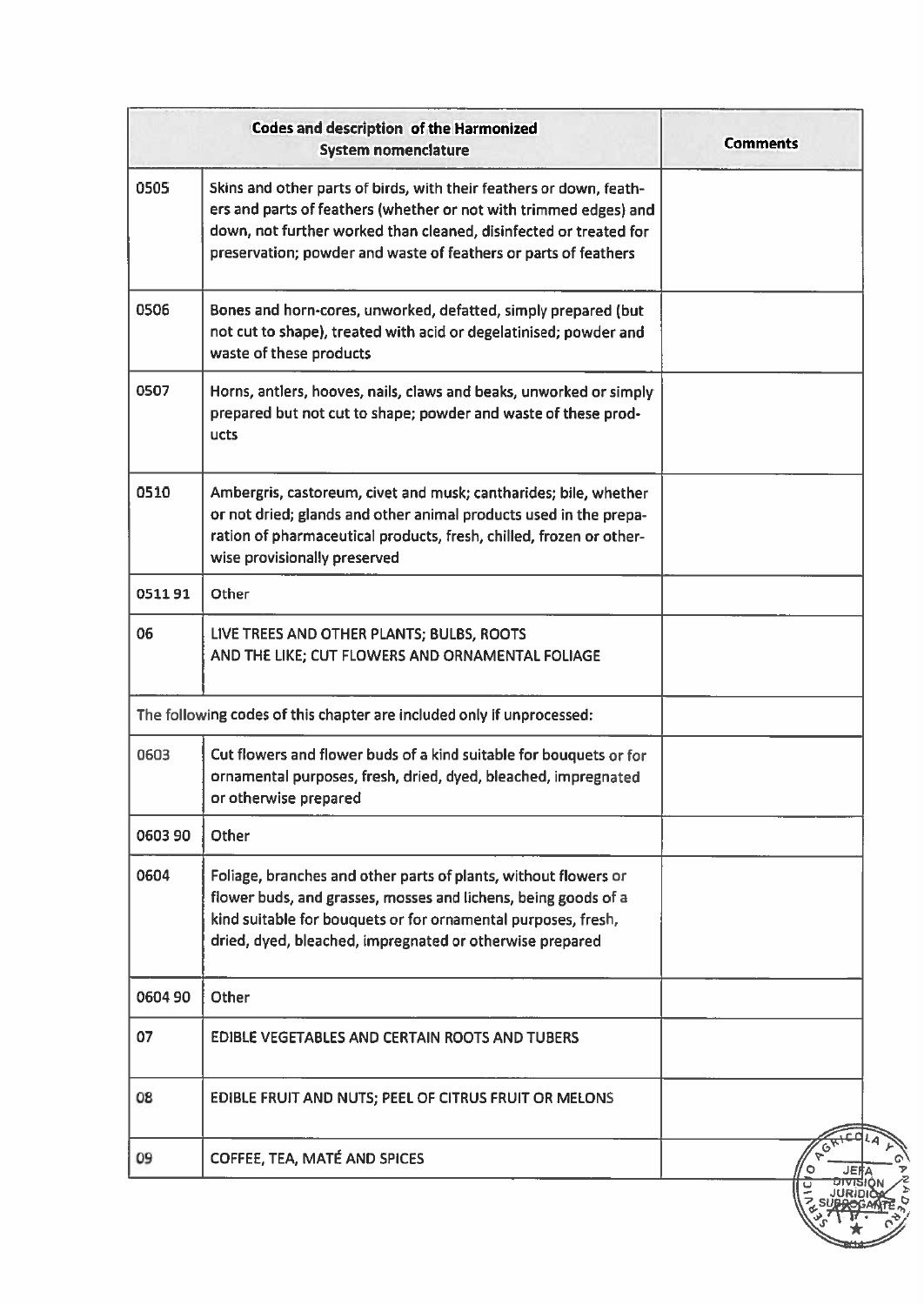| <b>Codes and description of the Harmonized</b><br><b>System nomenclature</b>                                                                                                                                                                         | Comments                                                                                                                                                                                     |
|------------------------------------------------------------------------------------------------------------------------------------------------------------------------------------------------------------------------------------------------------|----------------------------------------------------------------------------------------------------------------------------------------------------------------------------------------------|
| <b>CEREALS</b>                                                                                                                                                                                                                                       |                                                                                                                                                                                              |
| PRODUCTS OF THE MILLING INDUSTRY; MALT; STARCHES; INULIN;<br><b>WHEAT GLUTEN</b>                                                                                                                                                                     |                                                                                                                                                                                              |
| OIL SEEDS AND OLEAGINOUS FRUITS;<br>MISCELLANEOUS GRAINS, SEEDS AND FRUIT;<br>INDUSTRIAL OR MEDICINAL PLANTS; STRAW AND FODDER                                                                                                                       |                                                                                                                                                                                              |
|                                                                                                                                                                                                                                                      |                                                                                                                                                                                              |
| Plants and parts of plants (including seeds and fruits), of a kind<br>used primarily in perfumery, in pharmacy or for insecticidal, fungi-<br>cidal or similar purposes, fresh, chilled, frozen or dried, whether or<br>not cut, crushed or powdered | Included only if unpro-<br>cessed or processed for use<br>as food or feed                                                                                                                    |
| LAC; GUMS, RESINS AND OTHER VEGETABLE SAPS AND EXTRACTS                                                                                                                                                                                              |                                                                                                                                                                                              |
|                                                                                                                                                                                                                                                      |                                                                                                                                                                                              |
| Lac; natural gums, resins, gum-resins and oleoresins (for example,<br>balsams)                                                                                                                                                                       | <b>Excluded</b>                                                                                                                                                                              |
| Vegetable saps and extracts; pectic substances, pectinates and<br>pectates; agar-agar and other mucilages and thickeners, whether<br>or not modified, derived from vegetable products                                                                | Included only if processed<br>for use as food or feed                                                                                                                                        |
| Other                                                                                                                                                                                                                                                | <b>Excluded</b>                                                                                                                                                                              |
| VEGETABLE PLAITING MATERIALS; VEGETABLE<br>PRODUCTS NOT ELSEWHERE SPECIFIED OR INCLUDED                                                                                                                                                              |                                                                                                                                                                                              |
| ANIMAL OR VEGETABLE FATS AND OILS AND<br>THEIR CLEAVAGE PRODUCTS; PREPARED EDIBLE<br>FATS; ANIMAL OR VEGETABLE WAXES                                                                                                                                 |                                                                                                                                                                                              |
|                                                                                                                                                                                                                                                      |                                                                                                                                                                                              |
| Pig fat (including lard) and poultry fat, other than that of heading<br>0209 or 1503                                                                                                                                                                 | Included only if processed<br>for use as food or feed                                                                                                                                        |
| Fats of bovine animals, sheep or goats, other than those of head-<br>ing 1503                                                                                                                                                                        | Included only if processed<br>for use as food or feed                                                                                                                                        |
|                                                                                                                                                                                                                                                      | The following codes of this chapter are excluded or limited:<br>The following codes of this chapter are excluded or limited:<br>The following codes of this chapter are excluded or limited: |

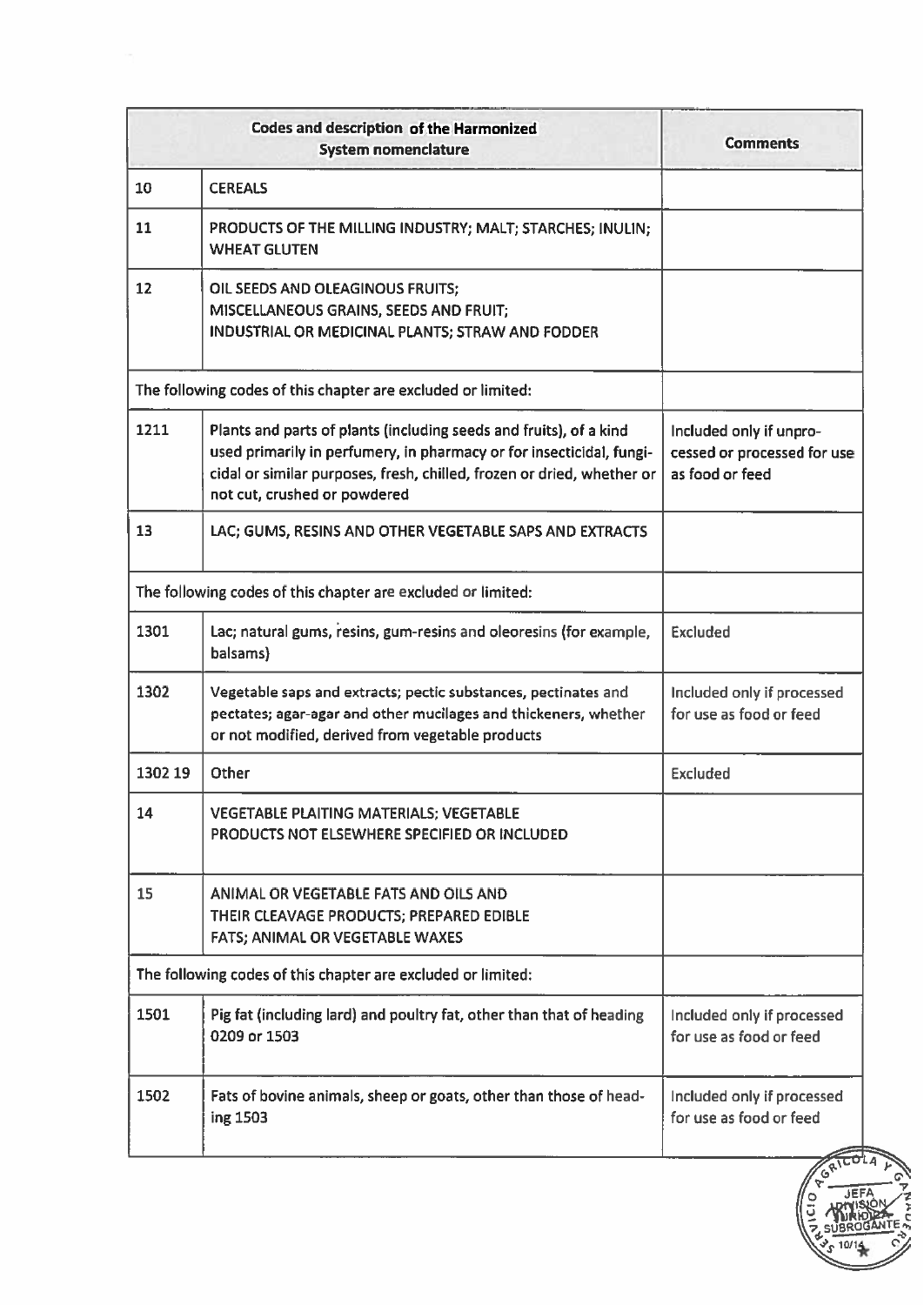|         | <b>Codes and description of the Harmonized</b><br><b>System nomenclature</b>                                                  | <b>Comments</b>                                                                                                                   |
|---------|-------------------------------------------------------------------------------------------------------------------------------|-----------------------------------------------------------------------------------------------------------------------------------|
| 1503    | Lard stearin, lard oil, oleostearin, oleo-oil and tallow oil, not emul-<br>sified or mixed or otherwise prepared              | Included only if processed<br>for use as food or feed                                                                             |
| 1505    | Wool grease and fatty substances derived therefrom (including<br>lanolin)                                                     | <b>Excluded</b>                                                                                                                   |
| 1506    | Other animal fats and oils and their fractions, whether or not re-<br>fined, but not chemically modified                      | <b>Excluded</b>                                                                                                                   |
| 1515 30 | <b>Castor oil and its fractions</b>                                                                                           | <b>Excluded</b>                                                                                                                   |
| 1515 90 | Other                                                                                                                         | For this subchapter, jojoba<br>oil is excluded. Other prod-<br>ucts are included only if<br>processed for use as food or<br>feed. |
| 1520    | Glycerol, crude; glycerol waters and glycerol lyes                                                                            | Included only if processed<br>for use as food or feed.                                                                            |
| 1521    | Vegetable waxes (other than triglycerides), beeswax, other insect<br>waxes and spermaceti, whether or not refined or coloured | Only vegetable waxes in-<br>cluded if processed for use<br>as food and feed                                                       |
| 16      | PREPARATIONS OF MEAT, OF FISH OR OF<br>CRUSTACEANS, MOLLUSCS OR OTHER AQUATIC INVERTEBRATES                                   |                                                                                                                                   |
| 17      | <b>SUGARS AND SUGAR CONFECTIONERY</b>                                                                                         |                                                                                                                                   |
| 18      | <b>COCOA AND COCOA PREPARATIONS</b>                                                                                           |                                                                                                                                   |
| 19      | PREPARATIONS OF CEREALS, FLOUR, STARCH OR MILK; PASTRY<br><b>COOKS' PRODUCTS</b>                                              |                                                                                                                                   |
| 20      | PREPARATIONS OF VEGETABLES, FRUIT, NUTS OR OTHER PARTS OF<br><b>PLANTS</b>                                                    |                                                                                                                                   |
| 21      | <b>MISCELLANEOUS EDIBLE PREPARATIONS</b>                                                                                      |                                                                                                                                   |
| 22      | BEVERAGES, SPIRITS AND VINEGAR                                                                                                |                                                                                                                                   |
|         | The following codes of this chapter are excluded or limited:                                                                  |                                                                                                                                   |

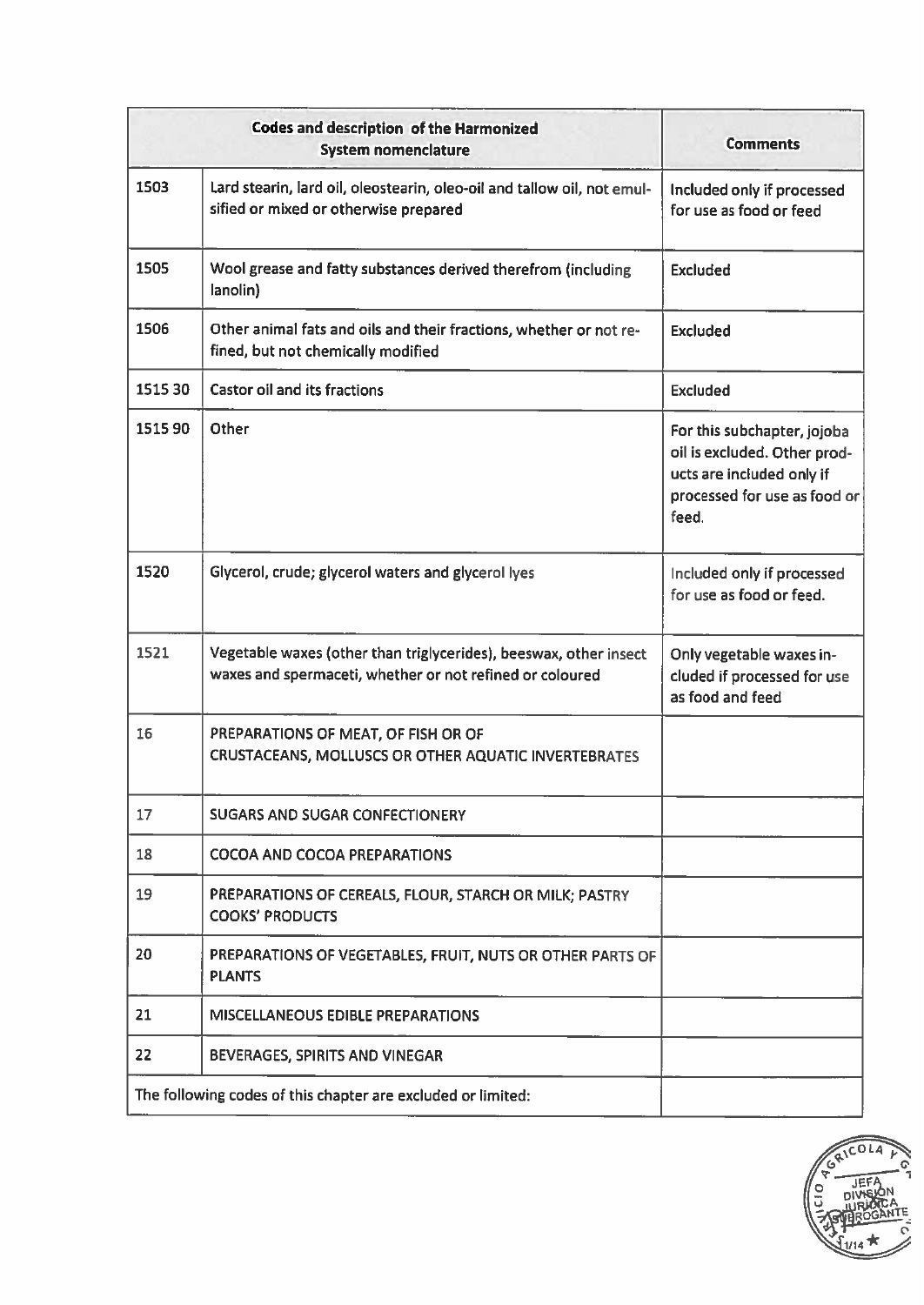|      | <b>Codes and description of the Harmonized</b><br><b>System nomenclature</b>                                                                                                                                                                                                                                                                                              | <b>Comments</b>                                                              |
|------|---------------------------------------------------------------------------------------------------------------------------------------------------------------------------------------------------------------------------------------------------------------------------------------------------------------------------------------------------------------------------|------------------------------------------------------------------------------|
| 2201 | Waters, including natural or artificial mineral waters and aerated<br>waters, not containing added sugar or other sweetening matter<br>nor flavoured; ice and snow                                                                                                                                                                                                        | Excluded                                                                     |
| 2202 | Waters, including mineral waters and aerated waters, containing<br>added sugar or other sweetening matter or flavoured, and other<br>non-alcoholic beverages, not including fruit or vegetable juices of<br>heading 2009                                                                                                                                                  | <b>Excluded</b>                                                              |
| 2208 | Undenatured ethyl alcohol of an alcoholic strength by volume of<br>less than 80 % vol.; spirits, liqueurs and other spirituous bever-<br>ages                                                                                                                                                                                                                             | Included only if processed<br>from agricultural products,<br>for use as food |
| 23   | <b>RESIDUES AND WASTE FROM THE FOOD</b><br>INDUSTRIES; PREPARED ANIMAL FODDER                                                                                                                                                                                                                                                                                             |                                                                              |
|      | The following code of this chapter is limited:                                                                                                                                                                                                                                                                                                                            |                                                                              |
| 2307 | Wine lees; argol                                                                                                                                                                                                                                                                                                                                                          | Argol is excluded                                                            |
| 3301 | Essential oils (terpeneless or not), including concretes and abso-<br>lutes; resinoids; extracted oleoresins; concentrates of essential<br>oils in fats, in fixed oils, in waxes or the like, obtained by enfleu-<br>rage or maceration; terpenic by-products of the deterpenation of<br>essential oils; aqueous distillates and aqueous solutions of essen-<br>tial oils | Included only if used for<br>food                                            |
| 45   | CORK AND ARTICLES OF CORK                                                                                                                                                                                                                                                                                                                                                 | Included only if unpro-<br>cessed                                            |
| 53   | OTHER VEGETABLE TEXTILE FIBRES; PAPER YARN AND WOVEN<br><b>FABRICS OF PAPER YARN</b>                                                                                                                                                                                                                                                                                      | Included only if unpro-<br>cessed                                            |

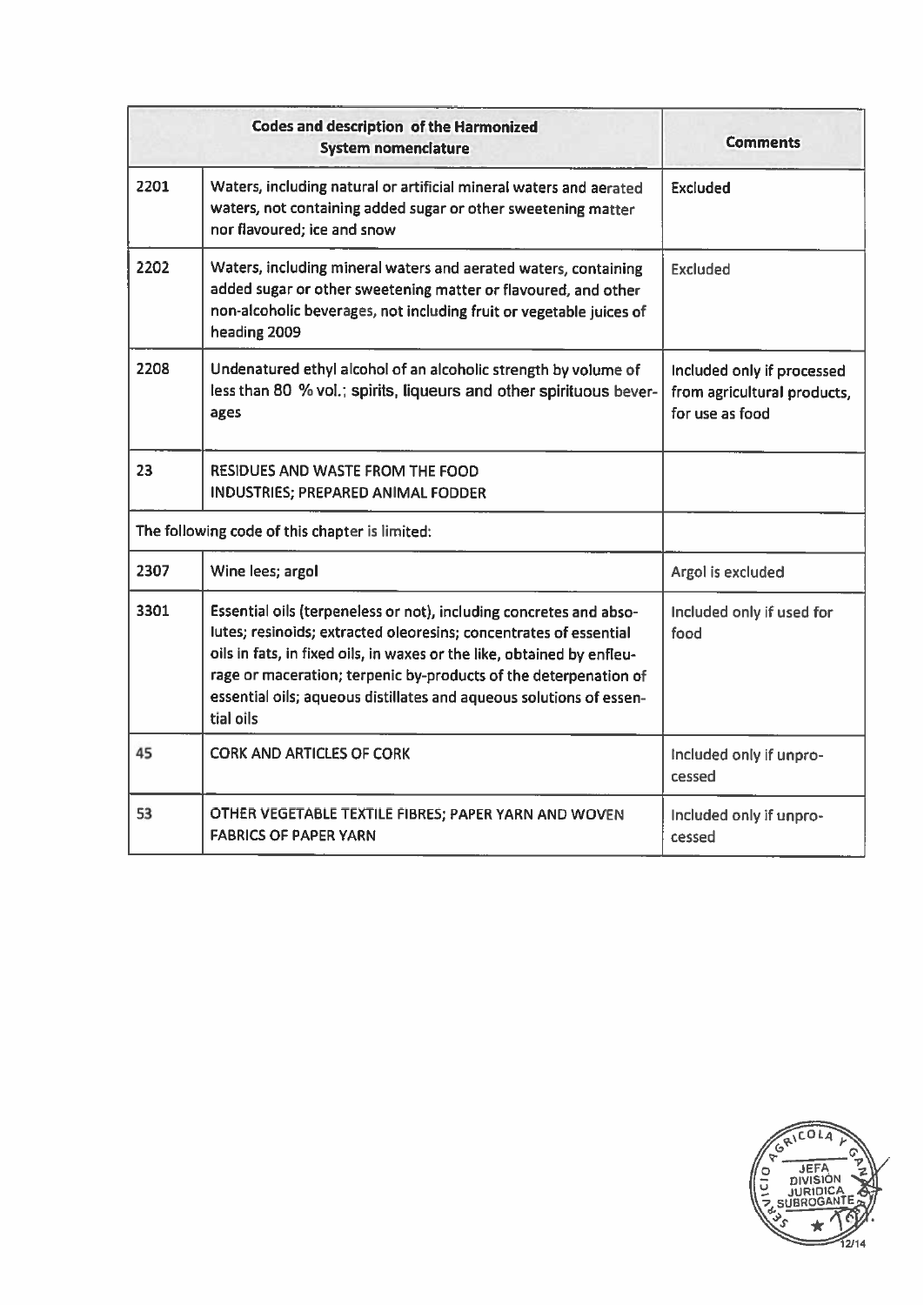## Annex Ill

# Organic legislation applicable in Switzerland

Ordinance on Organic Farming and the Labelling of Organically Produced Products and Foodstuffs of 22 September 1997, as last amended on 31 October 2018;

The Federal Department of Economic Affairs, Education and Research Ordinance on Organic Farming and the Labelling of Organically Produced Products and Foodstuffs of 22 September 1997, as last amended on 31 October 2018.